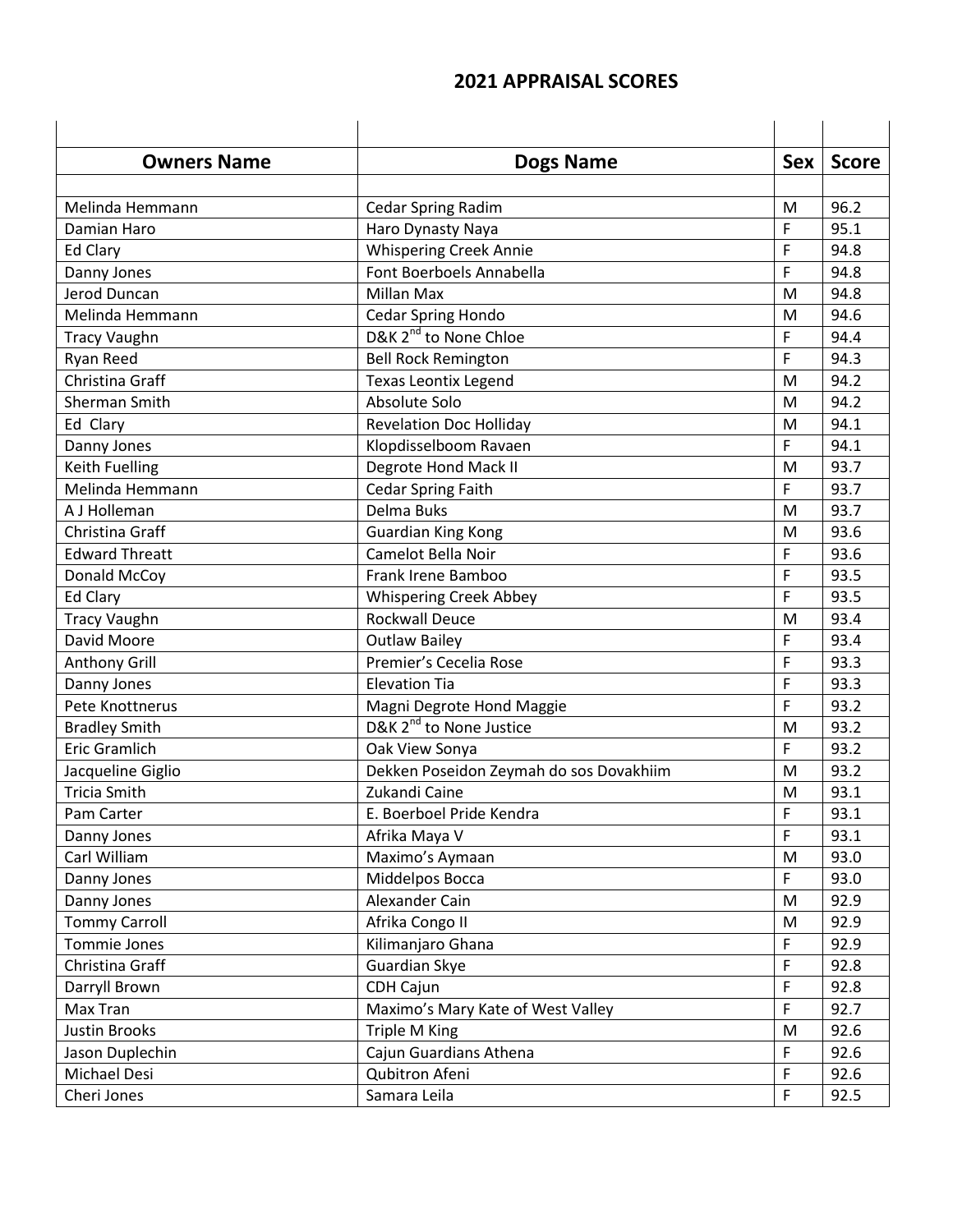| F<br>92.4<br>Michelle Byrne<br>Dynasty BRB CMB Leucadia<br>F<br>92.3<br><b>Justin Brooks</b><br>Triple M Queen<br>Makarios Bomani<br>92.2<br>Danny Jones<br>M |  |
|---------------------------------------------------------------------------------------------------------------------------------------------------------------|--|
|                                                                                                                                                               |  |
|                                                                                                                                                               |  |
|                                                                                                                                                               |  |
| 92.2<br><b>Woeker Boeta</b><br>Danny Jones<br>M                                                                                                               |  |
| F<br>92.2<br>Kirmit Olivia<br>Danny Jones                                                                                                                     |  |
| F<br>Sherman Smith<br>Frank Irene Storm<br>92.2                                                                                                               |  |
| <b>Absolute Thor</b><br>Sherman Smith<br>92.1<br>M                                                                                                            |  |
| F<br>Senica Edwards<br><b>Black Diamond Chloe</b><br>91.9                                                                                                     |  |
| F<br><b>Tricia Smith</b><br><b>Benaiah Unmerited Favor</b><br>91.9                                                                                            |  |
| D&K 2 <sup>nd</sup> to None Gianna<br>Jason Gibson<br>F<br>91.9                                                                                               |  |
| F<br>Christina Graff<br><b>Guardian Black Betty</b><br>91.8                                                                                                   |  |
| F<br><b>Bostu Lianie</b><br>91.8<br>Danny Jones                                                                                                               |  |
| F<br>Natalee Ridenhour<br><b>Texas Leontix Black Onyx</b><br>91.8                                                                                             |  |
| Guardian Rami<br>91.7<br>Xavier Williams<br>M                                                                                                                 |  |
| Degrote Hond Meach<br>91.7<br>Pete Knottnerus<br>M                                                                                                            |  |
| Amanda Crookshanks<br><b>Indian Creek Kimber</b><br>F<br>91.7                                                                                                 |  |
| F<br>91.7<br>Alexander Poplap<br>Danny Jones                                                                                                                  |  |
| F<br>Ryan Reed<br><b>CDH Twilight</b><br>91.7                                                                                                                 |  |
| <b>Obinna Francis</b><br>WeeJee Silvester<br>M<br>91.7                                                                                                        |  |
| F<br>Sherman Smith<br>Plaaswag Dina<br>91.7                                                                                                                   |  |
| F<br>CDH Lola I<br>91.7<br>Sherman Smith                                                                                                                      |  |
| Alexander Luna 2<br>F<br>91.6<br>Danny Jones                                                                                                                  |  |
| F<br>91.6<br>Danny Jones<br>Landre Black Pearl                                                                                                                |  |
| F<br><b>Benaiah Sloane</b><br>91.6<br>Mike Negre                                                                                                              |  |
| <b>Oscar Nance</b><br><b>Bladva Sheena</b><br>F<br>91.5                                                                                                       |  |
| F<br>91.5<br>Navondyl Young<br><b>Top Tier Summer</b>                                                                                                         |  |
| <b>Bonafide Cocoa</b><br>F<br>91.5<br>Jamar Roane                                                                                                             |  |
| Guardian Brutus AKA Double Stuff<br>Christina Graff<br>91.4<br>M                                                                                              |  |
| Lucifer Max<br>91.4<br>Danny Jones<br>M                                                                                                                       |  |
| <b>Eric Gramlich</b><br>Oak View Conan<br>91.4<br>M                                                                                                           |  |
| Sherman Smith<br>Absolute Baron<br>91.4<br>M                                                                                                                  |  |
| <b>Edward Threatt</b><br>Camelot Nala<br>F<br>91.3                                                                                                            |  |
| F<br>Premier's Zara<br>91.3<br>Sean Patterson                                                                                                                 |  |
| F<br>Amy Clasen<br><b>Big Iron Maia</b><br>91.3                                                                                                               |  |
| D&K 2 <sup>nd</sup> to None Cleopatra<br>F<br>Riley Walker Jr<br>91.2                                                                                         |  |
| 91.2<br>Danny Jones<br>SA Superior Kaspaas<br>M                                                                                                               |  |
| Darryll Brown<br>Ralzuca Zannax<br>F<br>91.2                                                                                                                  |  |
| Ralzuca Zahra<br>F<br>Pam Carter<br>91.1                                                                                                                      |  |
| 91.1<br>Amy Clasen<br><b>Black Iron Apollo Clasen</b><br>M                                                                                                    |  |
| F.<br>Premier's Arhea Iris<br>91.1<br><b>Willie Davis</b>                                                                                                     |  |
| Kingston Bamsi<br>90.9<br>Danny Jones<br>M                                                                                                                    |  |
| Lil J's Kartel<br>Nicholas Clarke<br>90.9<br>M                                                                                                                |  |
| F<br>Magni Ruby Don't Take Your Love<br>90.9<br>Tim LaViolette                                                                                                |  |
| L & W Stormy<br>F<br>90.9<br>Jason Duplechin                                                                                                                  |  |
| Erik Salinas<br>Maximo's Lorenzo Salinas<br>90.9<br>M                                                                                                         |  |
| D&K 2 <sup>nd</sup> to None Bokamoso<br>F<br>90.9<br>Gregory Johnson                                                                                          |  |
| $\mathsf F$<br>Keith Fuelling<br>Virtis Step Honos Nala<br>90.8                                                                                               |  |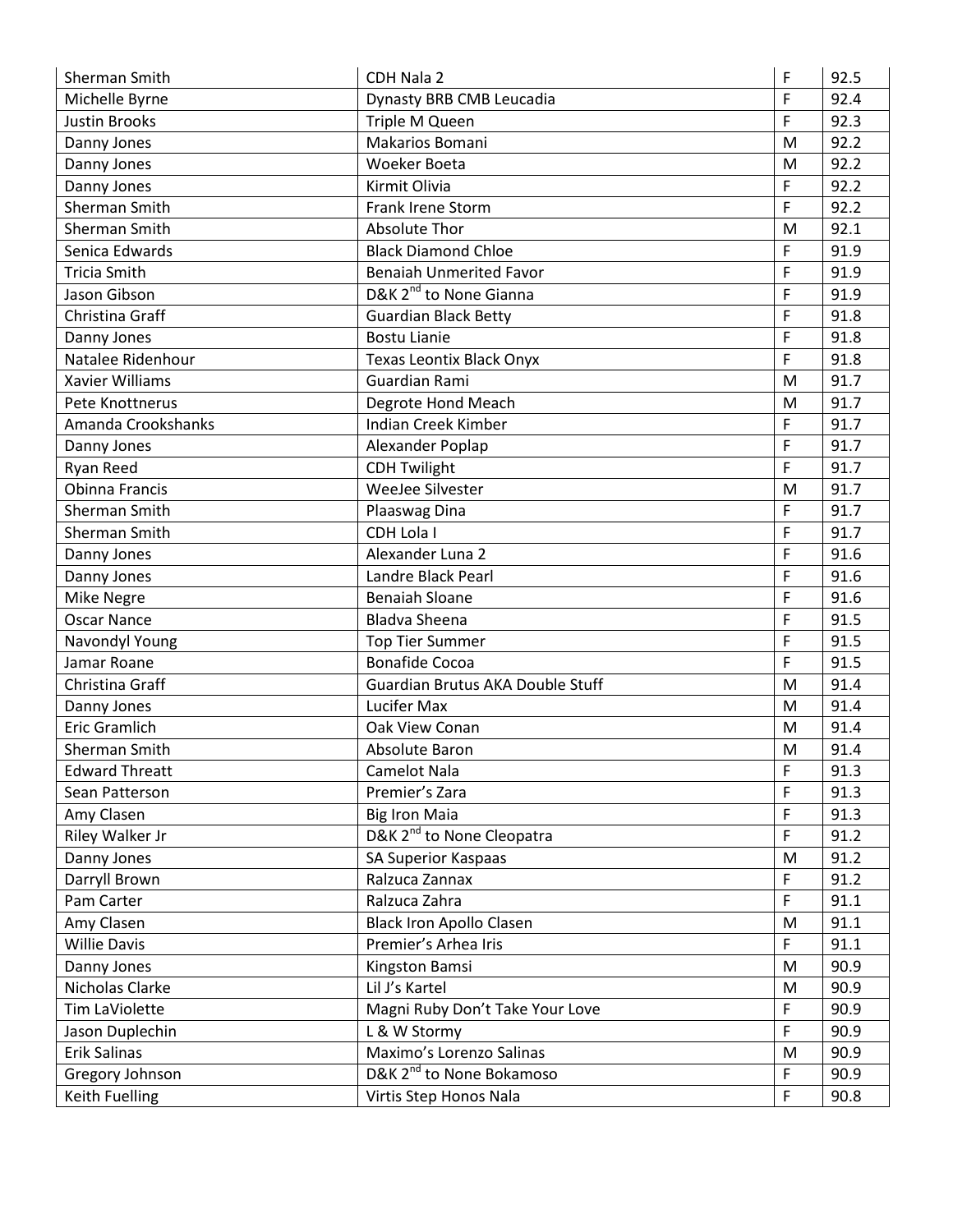| Salina Price            | Guardian Moonpie of Indian Creek Boerboels      | F           | 90.8 |
|-------------------------|-------------------------------------------------|-------------|------|
| Jason Gibson            | D&K 2 <sup>nd</sup> to None Barack              | M           | 90.8 |
| Tara Weigel             | D&K 2 <sup>nd</sup> to None Blue Collar Whitney | F           | 90.7 |
| Ray Stewart             | Fierte Ralyon Neo                               | M           | 90.7 |
| Jeremy Goolsby          | <b>Guardian Jesse</b>                           | M           | 90.7 |
| Danny Jones             | Eldorado Diva                                   | $\mathsf F$ | 90.7 |
| Darryll Brown           | D&K 2 <sup>nd</sup> to None Adrenaline          | M           | 90.7 |
| Jasmin Padin            | <b>Whispering Creek Mia</b>                     | F           | 90.7 |
| Chris Stepnowski        | Degrote Hond Bubba                              | M           | 90.6 |
| Pete Knottnerus         | Degrote Hond Nugget                             | F           | 90.6 |
| Navondyl Young          | <b>Top Tier Angel</b>                           | F           | 90.6 |
| Danny Jones             | Absolute Ariana                                 | F           | 90.6 |
| Danny Jones             | Lucifer Yellow Soil                             | F           | 90.6 |
| Jason Duplechin         | Cajun Guardians Ares                            | M           | 90.6 |
| <b>Vincent Millhoff</b> | Magni Collector's Item Nombuso                  | F           | 90.6 |
| Amy Clasen              | <b>BMF Iris</b>                                 | F           | 90.6 |
| Eric Gramlich           | Oak View Freida                                 | F           | 90.5 |
| Eric Gramlich           | Oak View Cora                                   | F           | 90.5 |
| Max Tran                | Divine Heir Huckleberry                         | M           | 90.4 |
| Chris Carter            | Earthquake Bison                                | ${\sf M}$   | 90.4 |
| Benjamin Guevara        | <b>BMF Thanos</b>                               | M           | 90.3 |
| <b>Michael Ratcliff</b> | Guardian Thunder (Judah)                        | M           | 90.3 |
| Danny Jones             | <b>Busby Harper</b>                             | F           | 90.2 |
| Danny Jones             | Alexander Bellisima                             | F           | 90.2 |
| A J Holleman            | <b>Texas Bred YoYo</b>                          | F           | 90.2 |
| Kaishaun Ross           | Jethro Boerboels Kanan                          | M           | 90.1 |
| Christina Graff         | <b>Guardian Angel</b>                           | F           | 90.1 |
| Randall Thompson        | <b>Barbarian Nia</b>                            | F           | 90.1 |
| Danny Jones             | <b>Cabaret Terror</b>                           | F           | 90.1 |
| Danny Jones             | Tokara 632                                      | F           | 90.1 |
| Danny Jones             | Kadima Nikita                                   | F           | 90.1 |
| Robert Ketcher          | OK Elite Jipsy                                  | F           | 90.1 |
| <b>Antonio Santos</b>   | Alpine Lion's Solo (Brutus)                     | M           | 90.1 |
| <b>Darrin Tates</b>     | <b>Guardian Diesel</b>                          | M           | 90.0 |
| <b>Terry Davis</b>      | OK Elite Amara                                  | F           | 90.0 |
| Danny Jones             | G-Force Tequila                                 | F           | 90.0 |
| Danny Jones             | Alexander Levitikus                             | M           | 90.0 |
| Jerod Duncan            | El Roi Layla                                    | $\mathsf F$ | 90.0 |
| Danny Jones             | Klein Sandfontein Logan                         | F           | 89.9 |
| <b>Tyontee Hosley</b>   | Triple M Niko                                   | M           | 89.9 |
| Max Tran                | <b>Canty Prophet for Maximos</b>                | M           | 89.9 |
| <b>Ed Clary</b>         | <b>Whispering Creek Annie</b>                   | $\mathsf F$ | 89.9 |
| Gregory Johnson         | D&K 2 <sup>nd</sup> to None Doughnut            | ${\sf M}$   | 89.8 |
| Christina Graff         | Afrika Rocko of Guardian                        | ${\sf M}$   | 89.8 |
| Danny Jone              | Alexander Queen Bey                             | F           | 89.8 |
| Lance Wade              | OK Elite Deuce                                  | ${\sf M}$   | 89.7 |
| Kaishaun Ross           | D&K 2 <sup>nd</sup> to None Faith               | F           | 89.7 |
| Vincent Millhoff        | Dream Team Jasira                               | F           | 89.7 |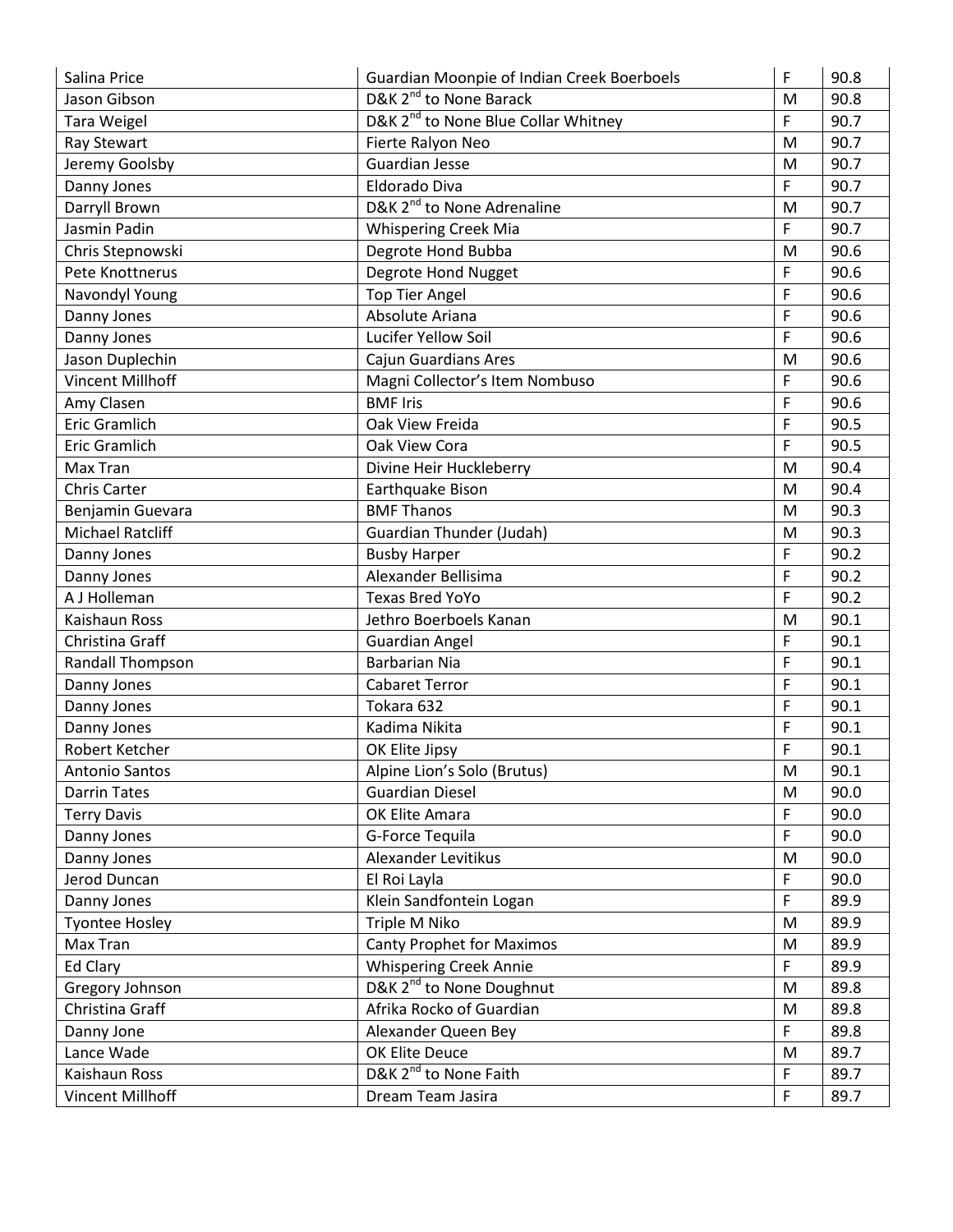| Kesha Dameron          | Dynasty's Zubia                       | F | 89.6 |
|------------------------|---------------------------------------|---|------|
| Amy Clasen             | Proffer Patsy Ann                     | F | 89.6 |
| Sherman Smith          | Jacob's St Larenze                    | M | 89.6 |
| Louis Holliday         | Top Tier Zeek                         | M | 89.5 |
| Jacklynn Hidalgo       | Kiora 132818                          | M | 89.5 |
| Shanna McLaughlin      | Dekken Ophelia Rebel                  | F | 89.5 |
| Jermall Jones          | JLW Joker                             | M | 89.4 |
| Sunita Millhoff        | <b>VS Mandla</b>                      | M | 89.4 |
| Sherman Smith          | <b>Colos Diesel</b>                   | M | 89.4 |
| Eric Gramlich          | <b>Avant Garde Baer</b>               | M | 89.3 |
| <b>Eric Gramlich</b>   | Gym Joy                               | F | 89.3 |
| Sherman Smith          | Redstone Zora Of Tamed Vets           | F | 89.3 |
| Danny Jones            | <b>Alexander Tankalicious</b>         | F | 89.2 |
| Senica Edwards         | Dem Boerboels Tarzan                  | M | 89.2 |
| Lance Wade             | Spark HTX Zuri                        | F | 89.2 |
| Danny Jones            | Alexander Cecilia                     | F | 89.2 |
| Mike Negre             | Double I Nala                         | F | 89.2 |
| <b>David Carroll</b>   | Cityscape Harley                      | M | 89.2 |
| <b>Brandon Thomas</b>  | <b>Bircher Karma</b>                  | F | 89.1 |
| Marshall Vallandingham | <b>Black Diamond Pocahontas</b>       | F | 89.1 |
| <b>Timothy Koutsis</b> | Virtis Step Honos Nox                 | M | 89.1 |
| Pete Knottnerus        | Degrote Hond Thor                     | M | 89.1 |
| Jason Duplechin        | Cajun Guardians Tinkerbell            | F | 89.1 |
| David Galindo          | D&K 2 <sup>nd</sup> to None The Duke  | M | 89.0 |
| Sherman Smith          | <b>CDH Nova Sole</b>                  | F | 89.0 |
| <b>Marie Hawks</b>     | <b>Benaiah Night Train</b>            | M | 88.9 |
| Jason Gibson           | Bonafide Cookie Lyon                  | F | 88.9 |
| Danny Jones            | Nsizwa Beast                          | F | 88.9 |
| Kesha Dameron          | Dynasty's BRB Chuck Norris            | M | 88.9 |
| Andre James            | Landre Black Diamond (Zara)           | F | 88.9 |
| Kesha Dameron          | Dream Team Asia                       | F | 88.8 |
| Kesha Dameron          | <b>Blue Collar Luka</b>               | F | 88.8 |
| Malik LeSuer           | La Boela Miami Mami                   | F | 88.8 |
| Joey Ellis             | Ellis' Lexi                           | F | 88.8 |
| <b>Darrin Tates</b>    | D&K 2 <sup>nd</sup> to None Ebony III | F | 88.7 |
| Robert Ketcher         | OK Elite Rose                         | F | 88.7 |
| Danny Jones            | D&K 2 <sup>nd</sup> to None Daisy II  | F | 88.7 |
| Michael McCurnin       | D&K 2 <sup>nd</sup> to None Boetie    | M | 88.7 |
| Jimmy Seals            | Mintakaroo Assegai Maximus            | M | 88.7 |
| James Grant            | Bonafide Xena 2                       | F | 88.7 |
| Kesha Dameron          | Dream Team Stormie                    | F | 88.6 |
| <b>Todd Thompson</b>   | Alexander Midnight I (Boa)            | F | 88.6 |
| Danny Jones            | <b>Elevation Camilla</b>              | F | 88.6 |
| Danny Jones            | Taylormade Bella                      | F | 88.6 |
| John Watson            | Whispering Creek Tia Tamara           | F | 88.6 |
| Jennifer Miller        | Triple M Black Beauty                 | F | 88.5 |
| Salina Price           | Indian Creek Otter                    | F | 88.5 |
| Joey Ellis             | Delma Khan                            | M | 88.5 |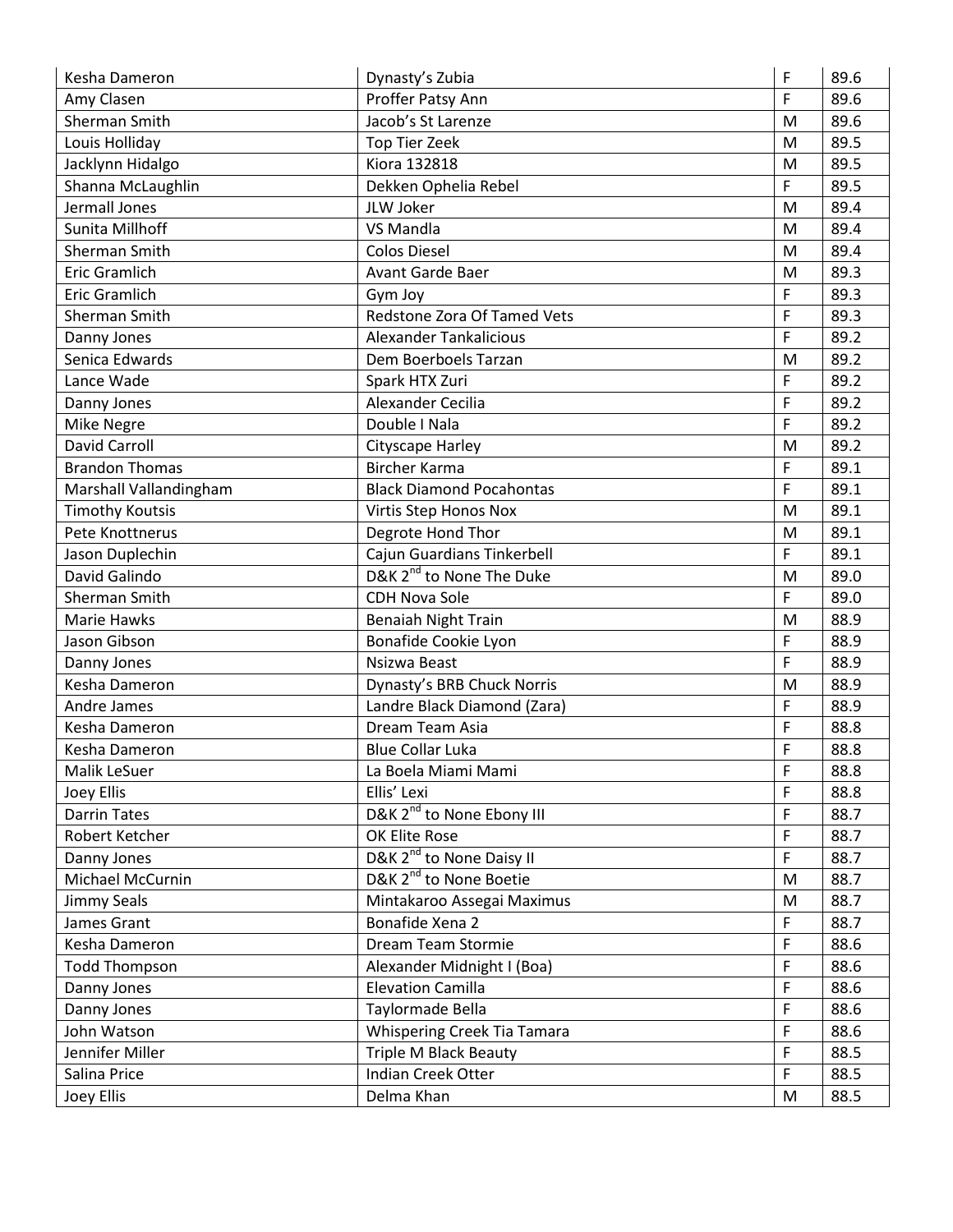| <b>Tara Roark</b>                | <b>Fueled Nala</b>                    | F           | 88.5 |
|----------------------------------|---------------------------------------|-------------|------|
| Marshall Vallandingham           | D&K 2 <sup>nd</sup> to None Samson II | M           | 88.4 |
| Navondyl Young                   | Top Tier Uso                          | M           | 88.4 |
| Danny Jones                      | <b>Absolute Huntress</b>              | F           | 88.4 |
| <b>Mike Negre</b>                | The Willows Gaea                      | F           | 88.4 |
| Darius McDaniel                  | Benaiah Njango                        | M           | 88.4 |
| Danny Jones                      | <b>Bodington Pepper</b>               | F           | 88.3 |
| Jacquelyn Norton and Morris King | <b>Top Tier Lola</b>                  | F           | 88.3 |
| Serena Birch                     | Blue Collar Apollo's Legendary Shadow | M           | 88.3 |
| Benjamin Guevara                 | <b>Black Iron Vicky</b>               | F           | 88.3 |
| Paul Lang                        | <b>Cedar Spring Hannibal</b>          | ${\sf M}$   | 88.3 |
| Jameen Hudelson                  | <b>Nobles Lucille</b>                 | F           | 88.2 |
| Kesha Dameron                    | Dynasty BRB Harley Quinn              | F           | 88.2 |
| Jason Gibson                     | D&K 2 <sup>nd</sup> to None Kimora    | F           | 88.2 |
| <b>Bryna Dalton</b>              | Sauvage Draco                         | M           | 88.1 |
| A J Holleman                     | <b>Bell-Rock Benelli</b>              | F           | 88.1 |
| Natalee Ridenhour                | Texas Leontix 3.142 PI                | F           | 88.1 |
| <b>Terry Trammell</b>            | Cityscape Sir Scoobert Doo            | M           | 88.1 |
| Danny Jones                      | Mes Thumbalina                        | F           | 88.0 |
| Jermall Jones                    | L & W Ghost                           | M           | 88.0 |
| Desiree Coleman                  | Delma Samson                          | M           | 88.0 |
| Jason Gibson                     | Absolute Luna                         | F           | 87.9 |
| <b>Andrew Mayes</b>              | Afrika Abdu                           | M           | 87.8 |
| <b>Tricia Smith</b>              | Benaiah Yeoman Petra                  | F           | 87.8 |
| Robert Ketcher                   | OK Elite Aspen                        | F           | 87.8 |
| Danny Jones                      | Eldorado Cora                         | F           | 87.7 |
| Danny Jones                      | Afrika Ziva 3                         | F           | 87.7 |
| Danny Jones                      | D&K 2 <sup>nd</sup> to None Shadow    | M           | 87.7 |
| <b>Isabella Chavis</b>           | Capuak 9 Layla                        | F           | 87.7 |
| Jermaine Allen                   | Zuri Dubai                            | M           | 87.6 |
| Marshall Vallandingham           | <b>Black Diamond Gwrm</b>             | M           | 87.5 |
| Salina Price                     | Indian Creek Zephyr                   | M           | 87.5 |
| <b>Terry Colter</b>              | D&K 2 <sup>nd</sup> to None Thanos    | M           | 87.3 |
| Max Tran                         | <b>Bostu Uzi</b>                      | F           | 87.3 |
| A J Holleman                     | Coastal Jazzy                         | F           | 87.3 |
| Jamar Roane                      | <b>Bonfide Cashmere</b>               | F           | 87.3 |
| Tevis Abraham                    | L & W Ziggy                           | M           | 87.2 |
| Danny Jones                      | <b>BBS Lexi 2</b>                     | F           | 87.2 |
| Donald Mulligan                  | Dream Team Iris                       | F           | 87.1 |
| David Malcom                     | <b>Whispering Creek Cooper</b>        | ${\sf M}$   | 87.1 |
| Michael Radcliffe                | <b>Black Bottom Arya Stark</b>        | $\mathsf F$ | 87.0 |
| Donald Mulligan                  | <b>Blue Collar Leonidas</b>           | ${\sf M}$   | 87.0 |
| Ryan Reed                        | Cavin Regal Teddy 5                   | F           | 86.9 |
| <b>Carmen Gonzales</b>           | S&S Black Friday                      | F           | 86.8 |
| Ed Clary                         | <b>Revelation Doc Holliday</b>        | M           | 86.8 |
| Max Tran                         | <b>Eldorado Narcos</b>                | M           | 86.7 |
| <b>Tommasina McHan</b>           | Whispering Creek Koba Jabari          | M           | 86.7 |
| <b>Terry Trammell</b>            | Cityscape Queen Cleopatra             | F           | 86.7 |